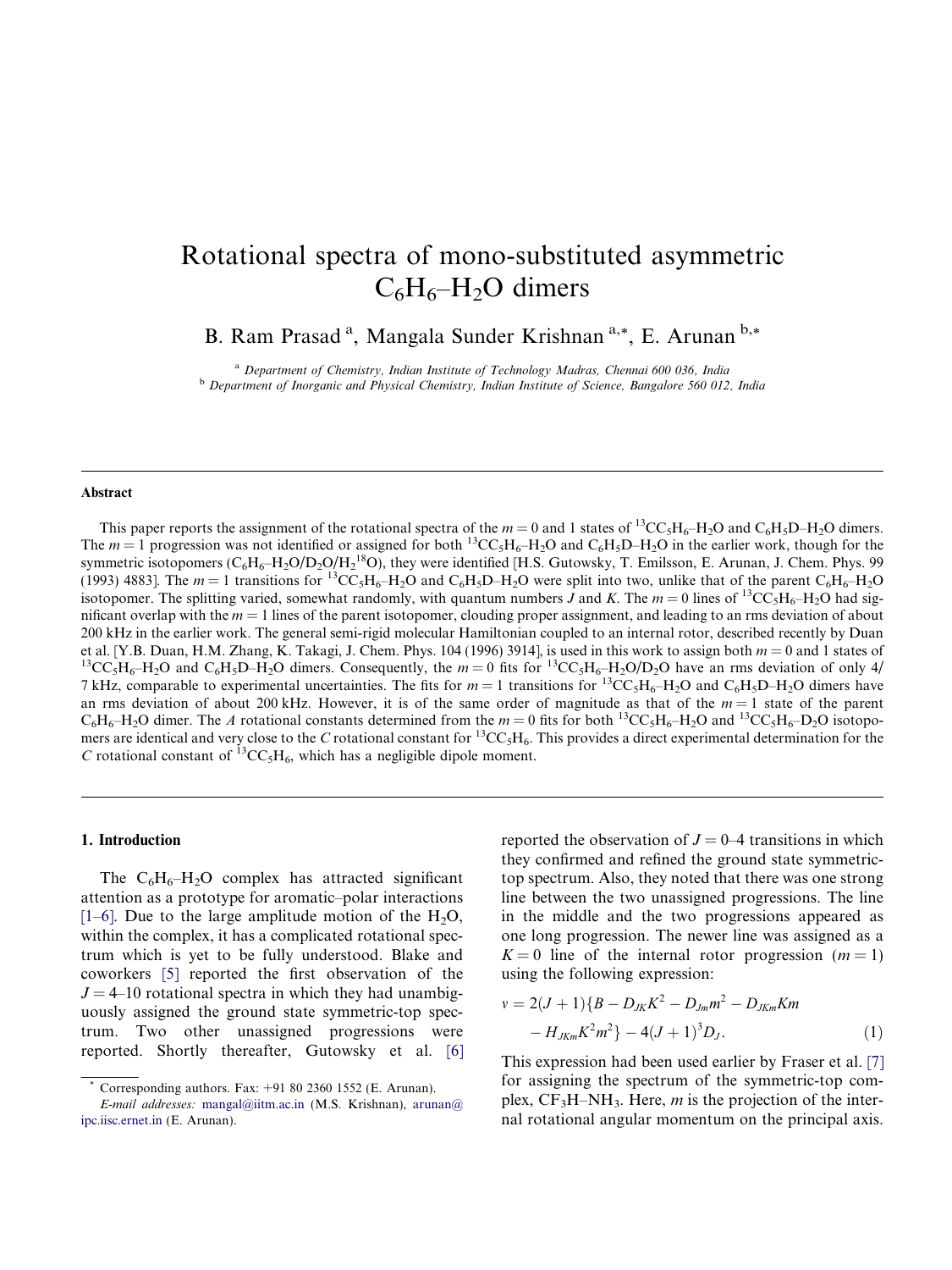<span id="page-1-0"></span>This is basically the standard symmetric-top equation [\[8\]](#page-6-0) modified for an internal rotor on the symmetry axis. One minor modification required for the  $C_6H_6-H_2O$ spectrum was the addition of the  $-D_{JJm}m^2$  to the  $D_J$ term [\[6\]](#page-6-0). Eq. [\(1\)](#page-0-0) leads to a simple symmetric-top spectrum for the  $m = 0$  ground state as observed. For  $m = 1$ , it predicts  $2J + 1$  lines corresponding to  $mK = -J$  to  $+J$ . Since Blake and coworkers used a Stark modulated spectrometer, the  $K = 0$  line at the center of this progression could not be identified in their work. Though Eq. [\(1\)](#page-0-0) could explain the broad picture of  $C_6H_6-H_2O$  rotational spectrum, there were some anomalies that remain unresolved. The major anomaly is that the  $mK = +J$  line was missing and an odd line appeared above the  $m = 0$  progression; see Fig. 1. Similar pattern was found in the rotational spectra of  $Rg-C_6H_6-H_2O$  sandwich trimers ( $Rg = Ar$ , Ne or Kr) [\[9,10\],](#page-6-0) suggesting that it was not an isolated phenomenon.

The spectra for the mono-substituted dimers contain-ing <sup>13</sup>CC<sub>5</sub>H<sub>6</sub> and C<sub>6</sub>H<sub>5</sub>D [\[6\]](#page-6-0) were more complicated. The rms deviation for the  $m = 0$  lines of  ${}^{13}CC_5H_6$  $H_2O/D_2O$  was more than 200 kHz. For the  $m=1$ progressions of  ${}^{13}CC_5H_6-H_2O$  and  $C_6H_5D-H_2O$ , only the  $K = 0$  lines of  $J = 0 \rightarrow 1$  could be identified. These were all split into a doublet with different splittings for different isotopomers (Table 7 in  $[6]$ ). The higher *J* lines could not be identified or assigned. The larger rms deviation observed in the fit of the  $m = 0$  lines was due to the fact that the  $m = 1$  lines of the parent  $C_6H_6-H_2O$  and  $m = 0$  lines of <sup>13</sup>CC<sub>5</sub>H<sub>6</sub>–H<sub>2</sub>O were overlapping. The splitting observed in the  $J = 0 \rightarrow 1$ ,  $mK = 0$  line could be reproduced with an effective twofold barrier using the ITRFIT code by Taleb-Bendiab et al. [\[11\]](#page-6-0) based on the principal axis method (PAM) Hamiltonian. This Hamiltonian is a truncated form of the Hamiltonian

used by Rohart [\[12\]](#page-6-0). However, such a fit resulted in the prediction of higher  $J$  lines with similar splittings and these were not found. For the higher J lines, the splitting showed a non-trivial dependence on J and K for the nearly prolate asymmetric-top complexes. Attempts were made to fit the spectra initially using the full Hamiltonian of Rohart but the fit was not satisfactory. Several other Hamiltonian forms for an analysis of torsion have been described elsewhere [\[13–16\]](#page-6-0).

In a series of papers, Duan et al. [\[17,18\]](#page-6-0) have employed the van Vleck transformation method to study the vibration–rotation–torsion (VRT) Hamiltonian. All the terms described by Rohart [\[12\]](#page-6-0) and Taleb-Bendiab et al. [\[11\]](#page-6-0) are part of the more general, systematic scheme of derivation given by Duan et al. The  $D_{JJm}$  term used in an adhoc manner in our earlier work on  $C_6H_6-H_2O$  [\[6\]](#page-6-0) is equivalent to the  $g<sub>v</sub>$  term in Duan et al.'s work [\[18\].](#page-6-0) Their derivation is based on the Watson Hamiltonian [\[19\]](#page-6-0). By introducing a slightly different ordering scheme, they have derived expressions for an effective VRT Hamiltonian and an effective torsional–rotational Hamiltonian for a given vibrational state. They have also examined the coupling of rotation to torsion. In our approach to be presented below, we have used their formalism and have proposed an effective torsional–rotational Hamiltonian to analyze the spectra of benzene–water dimers. We have used the ITRFIT FORTRAN code provided by Taleb-Bendiab [\[11\]](#page-6-0) with appropriate modifications to include all the terms described in [\[17\]](#page-6-0) and [\[18\]](#page-6-0). The application of this Hamiltonian to the analysis of spectra of van der Waals complexes is done for the first time to our knowledge. With this Hamiltonian, both the  $m = 0$ and 1 progressions for <sup>13</sup>CC<sub>5</sub>H<sub>6</sub>–H<sub>2</sub>O and C<sub>6</sub>H<sub>5</sub>D–H<sub>2</sub>O could be assigned and fitted to the same degree of accuracy as for the parent isotopomer. The results are presented below.



Fig. 1. Stick diagram of the observed  $J = 3 \rightarrow 4$  spectrum for C<sub>6</sub>H<sub>6</sub>–H<sub>2</sub>O (top) and <sup>13</sup>CC<sub>5</sub>H<sub>6</sub>–H<sub>2</sub>O (bottom) complexes. For <sup>13</sup>CC<sub>5</sub>H<sub>6</sub>–H<sub>2</sub>O, the  $K = 3$  lines in the  $m = 0$  progression are shown as dashed lines as these are from predictions. They are very close to the strong  $mK = 1$  line of  $C_6H_6-H_2O.$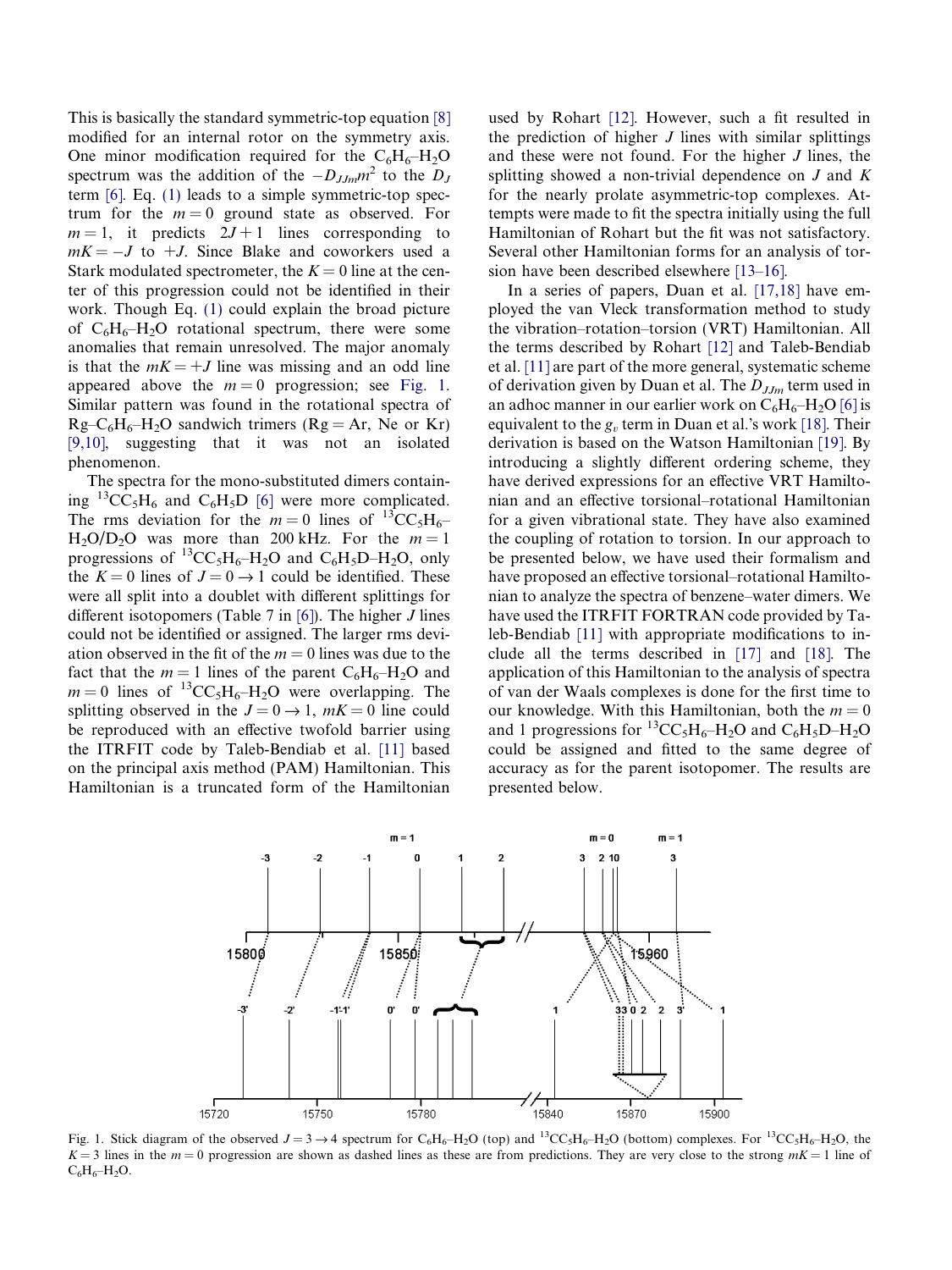The experimental spectra were obtained with the Balle-Flygare spectrometer described elsewhere [\[6\]](#page-6-0). The details of the spectrometer and its applications have been summarized in a recent review [\[20\].](#page-6-0) The  ${}^{13}CC_5H_6-H_2O$  lines could be unambiguously assigned using the  $^{13}$ C depleted benzene and it turned out to be quite useful in the assignment.

## 2. Results and discussion

The  $m = 0$  and 1 transitions for  $C_6H_6-H_2O$  and  ${}^{13}CC_5H_6-H_2O$  are shown as a stick diagram in [Fig. 1](#page-1-0). The similarity in the  $m = 1$  progression for the two complexes is evident. The transition frequencies for the two complexes were analyzed using an equilibrium structure, in which  $H_2O$  is the rotor and the substituted benzene is the frame. These frequencies are given in Tables 1  $(m = 0)$  and [3](#page-3-0)  $(m = 1)$  and the fitting parameters are given in Tables 2 and [4](#page-4-0), respectively. From [Fig. 1](#page-1-0) and [Ta](#page-3-0)[ble 3,](#page-3-0) it can be noted that every transition in parent isotopomer is split into two in the mono-substituted benzene, and the splitting varies with  $J$  and  $K$ . The details of the fitting are given below.

The  $m = 0$  transitions were fitted earlier [\[6\]](#page-6-0) for the near-prolate asymmetric tops  ${}^{13}CC_5H_6-H_2O/D_2O$  and  $C_6H_5D-H_2O/D_2O$ , using the basic treatment of Kivelson and Wilson [\[14\]](#page-6-0) by including only two centrifugal distortion constants, namely  $D_J$  and  $D_{JK}$ . The residues were within experimental uncertainty in the case of  $C_6H_5D-H_2O$  and  $C_6H_5D-D_2O$ . The rms deviations

Table 1

The revised assignment of rotational transition frequencies for nearly prolate asymmetric-top isotopomers  ${}^{13}CC_5H_6-H_2O$  and  ${}^{13}CC_5H_6-D_2O$ for the  $m = 0$  ground state<sup>a</sup>

| Transition                     | ${}^{13}CC_5H_6-H_2O$ |          | ${}^{13}CC_5H_6-D_2O$ |          |  |
|--------------------------------|-----------------------|----------|-----------------------|----------|--|
| $J''_{po} \rightarrow J'_{po}$ | Obs (MHz)             | Res(MHz) | Obs (MHz)             | Res(MHz) |  |
| $0_{00} \rightarrow 1_{00}$    | 3968.560              | 0.004    | 3803.896              | 0.009    |  |
| $1_{11} \rightarrow 2_{12}$    | 7921.737              | $-0.002$ | 7593.557              | $-0.017$ |  |
| $1_{01} \rightarrow 2_{02}$    | 7936.828              | $-0.001$ | 7607.540              | 0.009    |  |
| $1_{10} \rightarrow 2_{11}$    | 7952.030              | 0.001    | 7621.434              | $-0.002$ |  |
| $2_{12} \rightarrow 3_{13}$    | 11882.279             | $-0.003$ | 11390.045             | $-0.001$ |  |
| $2_{02} \rightarrow 3_{03}$    | 11904.535             | 0.000    | 11410.687             | $-0.001$ |  |
| $2_{21} \rightarrow 3_{22}$    | 11904.470             | 0.007    | 11410.228             | 0.007    |  |
| $2_{20} \rightarrow 3_{21}$    |                       | b        | 11410.849             | 0.002    |  |
| $2_{11} \rightarrow 3_{12}$    | 11927.710             | $-0.005$ | 11431.837             | $-0.002$ |  |
| $3_{13} \rightarrow 4_{14}$    | 15842.437             | 0.002    | 15186.148             | 0.004    |  |
| $3_{03} \rightarrow 4_{04}$    | 15871.393             | 0.001    | 15213.118             | 0.003    |  |
| $3_{22} \rightarrow 4_{23}$    | 15872.078             | $-0.006$ | 15213.093             | $-0.008$ |  |
| $3_{31} \rightarrow 4_{32}$    |                       | b        | 15211.710             | $-0.001$ |  |
| $3_{30} \rightarrow 4_{31}$    |                       | b        | 15211.719             | 0.002    |  |
| $3_{21} \rightarrow 4_{22}$    | 15874.112             | 0.001    | 15214.668             | 0.002    |  |
| $3_{12} \rightarrow 4_{13}$    | 15903.007             | 0.003    | 15241.860             | $-0.002$ |  |

<sup>a</sup> Revised from Table 5 of [\[6\].](#page-6-0) **b** Not included in the fit. These lines have significant overlap with the much stronger  $m = 1$  lines of the parent at 11905.11 and 15870.97 (see [Table 3\)](#page-3-0).

Table 2

Rotational constants determined from the  $m = 0$  transitions of the nearly prolate asymmetric-top isotopomers  ${}^{13}CC_5H_6-H_2O$  and  ${}^{13}CC_5H_6-D_2O$ 

| Constant <sup>a</sup> | ${}^{13}CC_5H_6-H_2O$ | ${}^{13}CC_5H_6-D_2O$ |  |  |
|-----------------------|-----------------------|-----------------------|--|--|
| $A$ (MHz)             | 2832(2)               | 2832(3)               |  |  |
| B(MHz)                | 1991.857(8)           | 1908.916(1)           |  |  |
| C(MHz)                | 1976.712(8)           | 1894.985(1)           |  |  |
| $D_I$ (kHz)           | 3.34(2)               | 3.61(3)               |  |  |
| $D_{JK}$ (kHz)        | 36.2(1)               | 45.5(1)               |  |  |
| $\sigma(kHz)$         | 4.4                   | 75                    |  |  |

<sup>a</sup> The numbers in parentheses represent standard deviation.

were significantly higher ( $>200$  kHz) for <sup>13</sup>CC<sub>5</sub>H<sub>6</sub>-H<sub>2</sub>O and <sup>13</sup>CC<sub>5</sub>H<sub>6</sub>–D<sub>2</sub>O [\[6\]](#page-6-0). This was due to the overlap of  $m = 1$  lines of the parent isotopomer, leading to the wrong assignment of  ${}^{13}CC_5H_6-H_2O$  and  ${}^{13}CC_5H_6$ D<sub>2</sub>O transitions earlier. The corrected assignments for transitions with  $m = 0$  for  ${}^{13}CC_5H_6-H_2O$  and  ${}^{13}CC_5H_6-D_2O$  are given in Table 1. The spectroscopic constants are given in Table 2. The errors are within the experimental uncertainty in both cases. The  $2_{20} \rightarrow 3_{21}$  and  $3_{30} \rightarrow 4_{31}/3_{31} \rightarrow 4_{32}$  (both being degenerate) transitions of  ${}^{13}CC_5H_6-H_2O$  were very close to the much stronger m $K = 1$  transitions of  $C_6H_6-H_2O$ and could not be identified independently. It may be noticed that the A rotational constant of <sup>13</sup>CC<sub>5</sub>H<sub>6</sub>–H<sub>2</sub>O and  ${}^{13}CC_5H_6-D_2O$  are both identical at 2832 MHz. It is very close to the C rotational constant of  ${}^{13}CC_5H_6$ (2813 MHz) calculated from its structure. As  ${}^{13}CC_5H_6$ has a negligible dipole moment, an experimental determination of its rotational constant is difficult, if not impossible. Rotational spectrum of  ${}^{13}CC_5H_6$  has not been observed yet. Rotationally resolved vibrational spectra of  ${}^{13}CC_5H_6$  have been reported [\[21,22\]](#page-6-0). However, in these reports, the rotational constants of  ${}^{13}CC_5H_6$  have not been independently determined but calculated from the structure of  $C_6H_6$ . On the other hand,  $C_6H_5D$  has a small observable dipole moment and its rotational spectrum has been observed [\[23\].](#page-6-0) It has a C constant (2749.7 MHz) which is also close to the A rotational constant  $(2765.5 \text{ MHz})$  of the corresponding water dimers,  $C_6H_5D-H_2O/C_6H_5D-D_2O$ [\[6,20\].](#page-6-0) Thus, a direct determination of  $C$  rotational constants of mono-substituted benzene isotopomers is possible from the data given here. In these complexes, water acts as an electrophore [\[20\]](#page-6-0) for the determination of rotational constants of  ${}^{13}CC_5H_6$  and  $C_6H_5D$ .

As mentioned earlier, the  $m = 1$  progression for  ${}^{13}CC_5H_6-H_2O$  and  $C_6H_5D-H_2O$  could not be assigned at all in the earlier work. However, an interesting regularity was observed in the  $J = 0 \rightarrow 1$  transitions of the  $m = 1$  progression for the two isotopomers. They form a doublet, with a splitting of 0.3–1.3 MHz for various isotopomers. For the two isotopomers noted above, the doublets appear at frequencies which are 25.9 and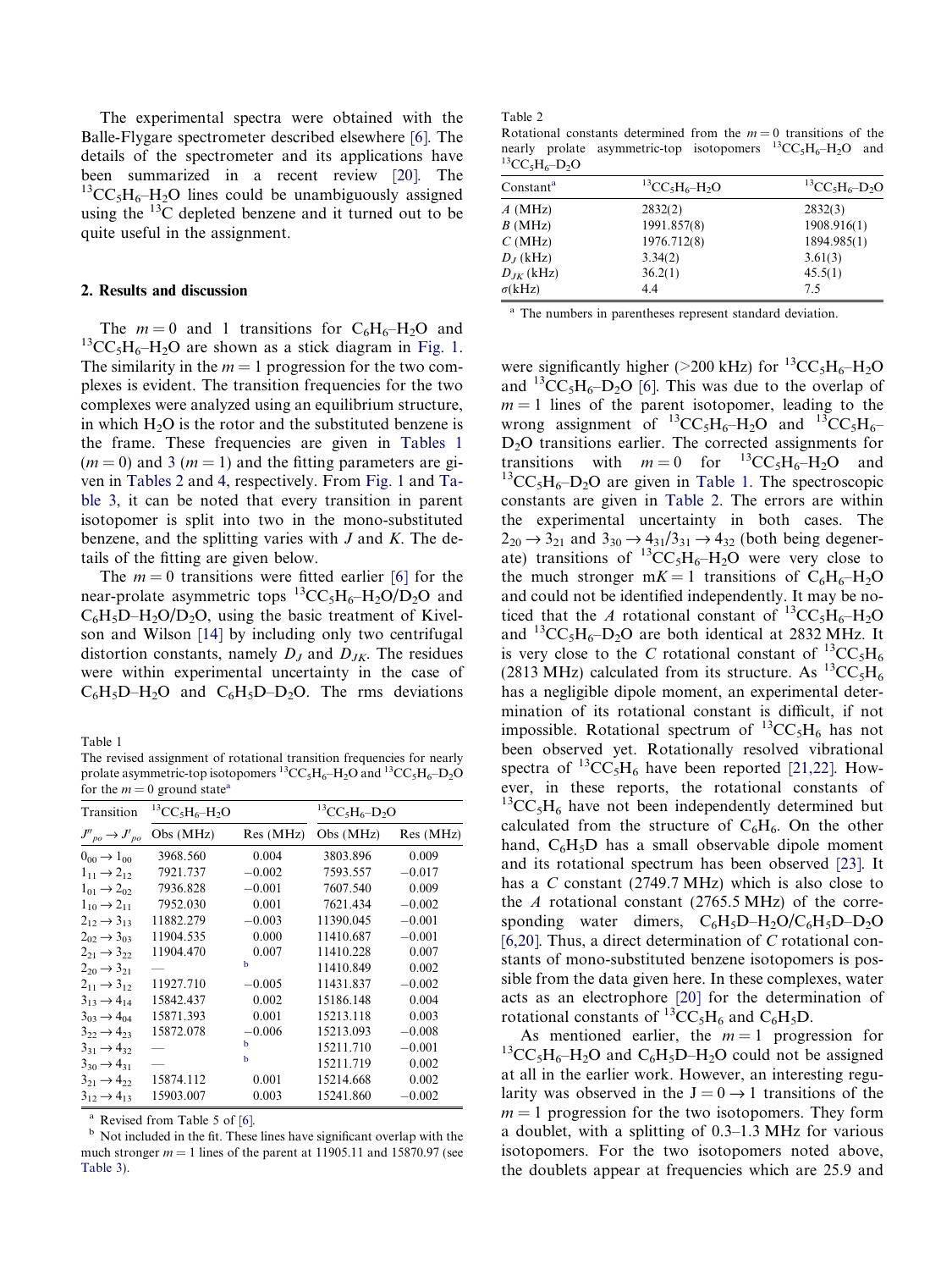<span id="page-3-0"></span>

| anie |  |
|------|--|
|------|--|

Observed rotational transition frequencies and residues from the fit (in MHz) for benzene–water isotopomers in  $m = 1$  excited internal rotor state

| Transition                             | $K^{\rm a}$      | $C_6H_6-H_2O$ |             | $C_6H_5D-H_2O$ |             | ${}^{13}CC_5H_6-H_2O$ |             |
|----------------------------------------|------------------|---------------|-------------|----------------|-------------|-----------------------|-------------|
| $J^{\prime\prime}\rightarrow J^\prime$ |                  | Obs (MHz)     | Res (MHz)   | Obs (MHz)      | Res (MHz)   | Obs (MHz)             | Res (MHz)   |
| $0 \rightarrow 1$                      | $\mathbf{0}$     | 3963.2947     | $-0.503$    | 3911.5460      | 0.008       | 3942.4820             | 0.001       |
|                                        |                  |               |             | 3912.4989      | $-0.153$    | 3942.9000             | 0.000       |
| $1 \rightarrow 2$                      | $-1$             | 7919.7245     | $-0.108$    | 7806.6607      | $-0.466$    | 7878.3400             | $-0.256$    |
|                                        |                  |               |             | 07.6401        | 0.458       | 78.8600               | 0.256       |
|                                        | $\boldsymbol{0}$ | 26.9889       | 0.369       | 22.8458        | 0.025       | 85.0904               | 0.001       |
|                                        |                  |               |             | 26.0790        | $-0.120$    | 86.4805               | $-0.002$    |
|                                        | $\mathbf{1}$     | 81.4323       | $\mathbf c$ | 73.6050        | $\mathbf c$ | 939.4500              | $\mathbf c$ |
|                                        |                  |               |             | 73.2777        | $\mathbf c$ | 939.4500              | $\mathbf c$ |
| $2 \rightarrow 3$                      | $-2$             | 11868.1338    | 0.092       | 11690.3032     | 0.023       | 11806.5800            | 0.000       |
|                                        |                  |               |             | 690.3032       | 0.018       | 806.5800              | 0.000       |
|                                        | $-1$             | 79.9854       | $-0.081$    | 715.4804       | $-0.099$    | 17.9680               | 0.019       |
|                                        |                  |               |             | 15.8555        | 0.016       | 17.9680               | $-0.018$    |
|                                        | $\boldsymbol{0}$ | 91.4670       | 0.050       | 33.5977        | 0.012       | 27.9570               | 0.007       |
|                                        |                  |               |             | 41.7748        | 0.252       | 31.4173               | $-0.007$    |
|                                        | $\mathbf{1}$     | 905.1077      | $\mathbf b$ | 54.0581        | $\mathbf b$ | 43.2430               | $\mathbf b$ |
|                                        |                  |               |             | 59.8707        | $\mathbf b$ | 45.5760               | $\mathbf b$ |
|                                        | $\overline{2}$   | 71.9417       | $\mathbf c$ | 809.1890       | $\mathbf c$ | 909.0557              | $\mathbf c$ |
|                                        |                  |               |             | 10.1433        | $\mathbf c$ | 909.0557              | $\mathbf c$ |
| $3 \rightarrow 4$                      | $-3$             | 15807.3407    | $-0.019$    | 15552.3150     | 0.004       | 15725.5720            | $-0.053$    |
|                                        |                  |               |             | 52.3150        | 0.001       | 725.5720              | $-0.054$    |
|                                        | $-2$             | 24.5635       | 0.083       | 89.0712        | $-0.02$     | 42.0676               | 0.001       |
|                                        |                  |               |             | 89.0712        | $-0.053$    | 42.0676               | 0.000       |
|                                        | $-1$             | 40.7324       | $-0.269$    | 621.2891       | 0.025       | 58.0441               | $-0.481$    |
|                                        |                  |               |             | 22.2396        | 0.102       | 59.1323               | 0.479       |
|                                        | $\boldsymbol{0}$ | 57.1318       | 0.341       | 43.5432        | $-0.025$    | 71.2018               | 0.005       |
|                                        |                  |               |             | 59.3721        | $-0.113$    | 78.4084               | $-0.005$    |
|                                        | $\mathbf{1}$     | 70.9703       | $-0.231$    | 15660.6510     | $\mathbf b$ | 15785.100             | $\bf b$     |
|                                        | $\overline{2}$   | 84.3623       | 0.046       | 81.4077        | $\mathbf b$ | 89.3121               | $\mathbf b$ |
|                                        |                  |               |             | 95.5970        | $\bf b$     | 94.8868               | $\mathbf b$ |
|                                        | 3                | 962.2039      | $\mathbf c$ | 15735.1465     | $\mathbf c$ | 15878.5023            | $\mathbf c$ |
|                                        |                  |               |             | 35.1465        | $\mathbf c$ | 15878.5023            | $\mathbf c$ |

<sup>a</sup> K is not sufficient to specify the quantum state for the asymmetric-top isotopomers. The fitting used  $\tau$  instead, where  $\tau$  goes from 1 to 2J + 1/  $4J + 2$  for symmetric/asymmetric isotopomers with increasing energy. However, K is retained in this table for simplicity following Eq. [\(1\).](#page-0-0) See [Table 5](#page-6-0). **b** Not included in the fit. For the  $J = 3 \rightarrow 4$ ,  $K = 1$  and 2, instead of 4 lines (two doublets), only three lines have been observed for both asymmetric

isotopomers. It is possibly due to some local perturbation that has not been considered; see text and [Fig. 1](#page-1-0) for details. The deviations for these lines are a few MHz.

The  $mk = J$  lines are missing from the  $m = 1$  progression. Another line has been observed above the  $m = 0$ ,  $K = 0$  line for all isotopomers and this has been included as a likely candidate for the missing line. See [Fig. 1](#page-1-0).

25.0 MHz lower than the corresponding transitions (singlet) of the  $m = 0$  state, respectively. For the parent isotopomer, this difference is 26.2 MHz. On this basis, the doublets have been assigned to the  $m = 1$  state of the asymmetric tops. It was noted that the splitting for  $C_6H_5D-H_2O$  is about twice that of <sup>13</sup>CC<sub>5</sub>H<sub>6</sub>–H<sub>2</sub>O. Also, the splitting for each isotopomer changes systematically with isotopic substitution in water. The observed splitting is the result of the asymmetry arising due to substitution and the change in the effective potential for internal rotation of  $H_2O$  in the complex. The <sup>13</sup>C/D substitution introduces a small perturbation in the potential, which is represented by a  $V_2$  term. Such effective  $V_1$  and  $V_2$  potential terms have been used in explaining the microwave spectrum of  $CH<sub>2</sub>DOH$  by Quade and

Suenram [\[24\]](#page-6-0) earlier. A twofold effective barrier was essential for the splitting of  $m = 1$  energy levels removing the degeneracy due to positive and negative values of  $mK$ . However, the internal rotation of H<sub>2</sub>O does not lead to inversion of dipole moments and therefore selection rules for the observed  $'a'$  dipole transitions connect lower  $\leftrightarrow$  lower and upper  $\leftrightarrow$  upper levels.

The assignments for the  $m = 1$  state of <sup>13</sup>CC<sub>5</sub>H<sub>6</sub>–H<sub>2</sub>O and  $C_6H_5D-H_2O$  are given in Table 3 and are reported for the first time. These two complexes are nearly prolate asymmetric tops. Several attempts were made earlier to identify and assign the transitions of the  $m = 1$  state for these asymmetric tops, but with only limited success. In the present paper, the transition frequencies have been fitted by including several higher order and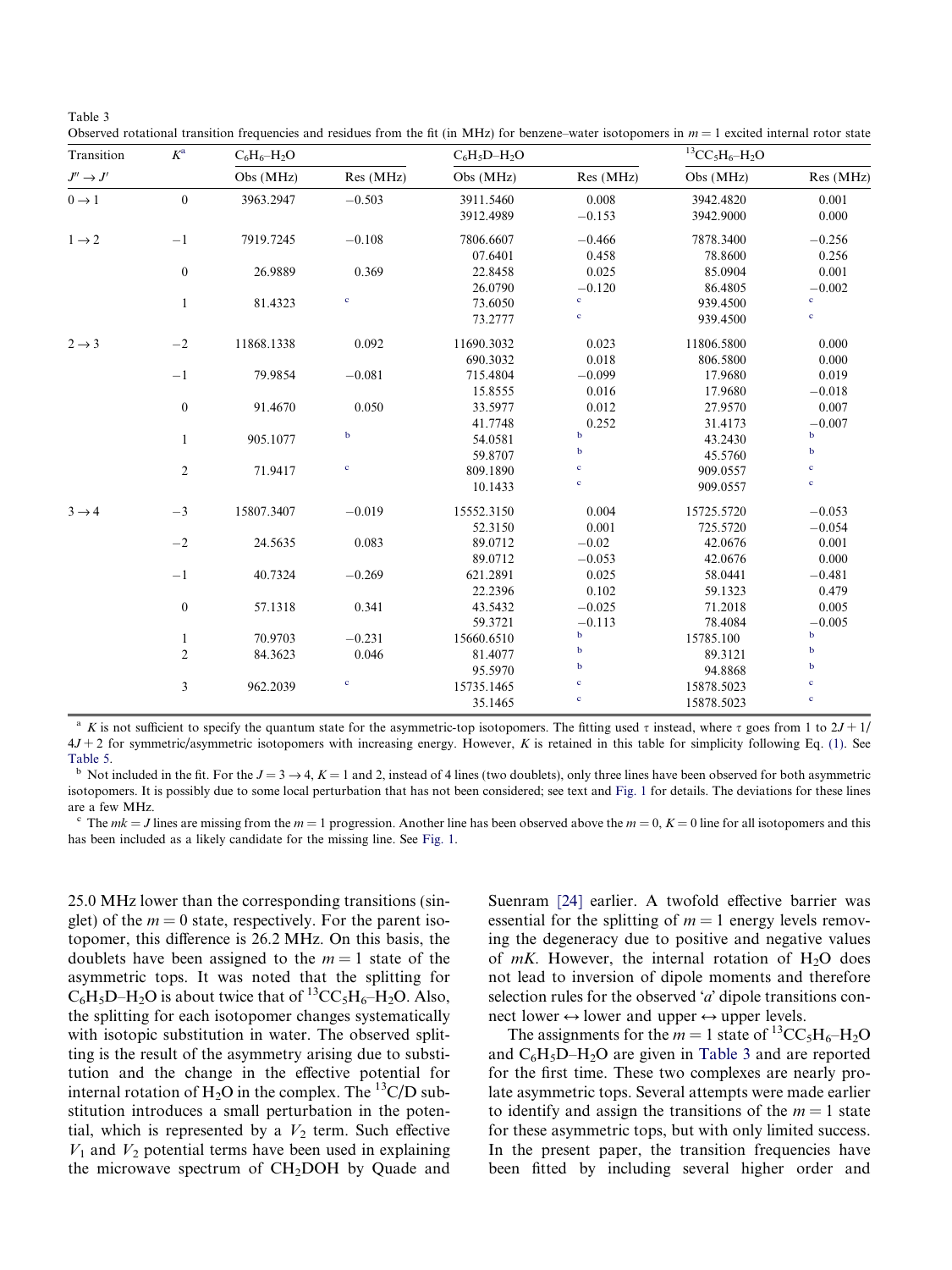<span id="page-4-0"></span>Table 4 Spectroscopic constants for benzene–water isotopomers derived using the internal rotation Hamiltonian

| Constant <sup>a</sup>    | $C_6H_6-H_2O$    | $C_6H_5D-H_2O$  | ${}^{13}CC_5H_6-H_2O$ |
|--------------------------|------------------|-----------------|-----------------------|
| $A$ (MHz)                |                  | 2787(1)         | 2785(1)               |
| B(MHz)                   | 1994.77(4)       | 1992.00(3)      | 1991.86(3)            |
| C(MHz)                   | 1994.7735(Fixed) | 1944.99 (3)     | 1976.71(3)            |
| $D_{Im}$ (MHz)           | $-13.12(4)$      | $-13.3(1)$      | $-13.3(1)$            |
| $L_{Ja}$ (MHz)           | $-1.77(2)$       | $-5.2(1)$       | $-1.72(9)$            |
| $D_J$ (kHz)              | 3.3(9)           | 3(1)            | 3.1(9)                |
| $D_{IK}$ (kHz)           | 37(2)            | 29(2)           | 40(5)                 |
| $D_{JKm}$ (kHz)          | $-34(6)$         | 139(74)         | 183(61)               |
| $D_{J,m}$ (kHz)          | 17(1)            | $-86(5)$        | $-26(4)$              |
| $l_V$ (kHz)              | 0(Fixed)         | 148(10)         | $-26(8)$              |
| $O_V$ (kHz)              | 0(Fixed)         | 457(71)         | 163(60)               |
| $o_V$ (kHz)              | 0(Fixed)         | 48(2)           | 23(2)                 |
| $h_{B}$ (kHz)            | 0.18(9)          | $-4.8(9)$       | $-1.8(7)$             |
| $h_{J6}$ (kHz)           | $-0.15(4)$       | $-4.1(3)$       | 0.5(2)                |
| $V_2$ (MHz) <sup>b</sup> | 0(Fixed)         | $1.906$ (Fixed) | $0.839$ (Fixed)       |
| $\sigma$ (MHz)           | 0.18             | 0.21            | 0.17                  |
| $N_c$                    | 22/26            | 36/47           | 33/44                 |

The numbers in parentheses represent standard deviation.

<sup>b</sup> The fit is insensitive to the value of the barrier in this order of magnitude and has been fixed as twice the splitting observed in the  $J = 0 \rightarrow 1$  transition.<br><sup>c</sup> No. of transitions fitted/observed.

coupling terms to the general semi-rigid molecular Hamiltonian coupled to an internal rotor [\[17,18\]](#page-6-0). The Hamiltonian used to fit the spectra reported in this paper is

$$
H = AP_a^2 + BP_b^2 + CP_c^2 - 2Q_aP_aP + Fp^2
$$
  
 
$$
+ \frac{1}{2}V_2(1 - \cos 2\gamma) + H_{\text{dist}},
$$
 (2)

where

$$
H_{\text{dist}} = -D_J P^4 - D_{JK} P^2 P_a^2 + D_{Jm} P^2 P^2 \gamma + D_{JKm} P^2 P_a^2 P_\gamma^2
$$
  
+ 
$$
D_{JJm} P^4 P_\gamma^2 + L_{Ja} P^2 P_a P_\gamma + l_v P^4 P_a P_\gamma + h_{J6} P^6 P_a P_\gamma
$$
  
+ 
$$
h_{J3} P^4 P_a^3 P_\gamma + O_v P^2 \{P_\gamma^2, (1 - \cos 2\gamma)\}
$$
  
+ 
$$
o_v P^4 \{P_\gamma^2, (1 - \cos 2\gamma)\}
$$

and

$$
A = A_r + F\rho_a^2, \quad B = B_r, \quad C = C_r,
$$
  
\n
$$
Q_a = F\rho_a, \quad F = F_{\gamma}[1 - \rho_a \cos \theta_a]^{-1},
$$
  
\n
$$
\rho_a = \frac{A_r}{F_{\gamma}} \cos \theta_a.
$$

Here,  $P_a$ ,  $P_b$ , and  $P_c$  are the projections of the total angular momentum onto the principal axes in the  $I^r$  representation; p is the operator for angular momentum of the internal rotor;  $\alpha$  is the internal rotation angle;  $V_2$  is the effective barrier height;  $A_r$ ,  $B_r$ , and  $C_r$  are rigid rotor rotational constants in the principal axes;  $F_{\gamma}$  is proportional to the inverse moment of inertia  $I_{\nu}$  of the internal rotor ( $I_b$  of H<sub>2</sub>O); and  $\theta_a$  is the angle between the internal rotor axis and the " $a$ " axis. In our model, the internal rotor axis coincides with the " $a$ " axis of the complex, i.e.,  $\theta_a$  is 0°. No improvements were observed in the fit

when  $\theta_a$  was varied. In  $H_{dist}$  (Hamiltonian with distortion coefficients), the terms with coefficients  $D<sub>J</sub>$  and  $D_{JK}$  represent the usual centrifugal distortions in the Watson's reduced Hamiltonian [\[25\].](#page-6-0) The remaining terms represent distortion contribution due to internal rotation and its coupling with the overall rotation. Note that  $L_{Ja}$  and  $D_{JKm}$  in Eq. (2) are the same as  $D_{JKm}$  and  $H_{JKm}$  used in [\[6\].](#page-6-0)

The Hamiltonian matrix was constructed using  $|JKMm\rangle$  basis set, where J, K, and M are quantum numbers associated with symmetric-top wave functions and  $m$  is the quantum number associated with the free internal rotor wave functions. Since  $m$  has no finite limits, the Hamiltonian matrix is infinite in principle. However, the Hamiltonian matrix was truncated at  $m = \pm 2$  for ensuring convergence of lower energy levels.

For  $C_6H_5D-H_2O$  and  ${}^{13}CC_5H_6-H_2O$  the torsional– rotational transitions listed in [Table 3](#page-3-0) were fit using the internal rotation Hamiltonian given in Eq. (2), which includes the effects of centrifugal distortion and torsion–rotation couplings in the form of  $H_{dist}$ . The terms of  $H<sub>dist</sub>$  given below are additional to what was used earlier in the fit of parent compound [\[6\]](#page-6-0)

$$
l_{v}P^{4}P_{a}P_{\gamma} + h_{J6}P^{6}P_{a}P_{\gamma} + h_{J3}P^{4}P_{a}^{3}P_{\gamma} + O_{\gamma}P^{2}\{P_{\gamma}^{2}, (1 - \cos 2\gamma)\} + o_{\gamma}P^{4}\{P_{\gamma}^{2}, (1 - \cos 2\gamma)\}.
$$

The distortion parameters are the same as the parameters used by Duan et al. [\[17,18\]](#page-6-0) in their analysis of CH3OH and its isotopes. These terms were found to have a significant contribution in fitting all the lines corresponding to  $m = 1$  state.

Rotational constants published earlier were used as initial guesses for calculating the torsional–rotational spectrum of these isotopes. The barrier height to internal rotation,  $V_2$ , was set to 0.839 and 1.906 MHz for  ${}^{13}CC_5H_6-H_2O$  and  $C_6H_5D-H_2O$ , respectively (being twice the experimental splitting observed for the  $J = 0 \rightarrow 1$  transition). The potential  $V_2$  could not be determined from experimental splitting because of the dipole selection rule for these complexes which allows transitions within the same torsional manifold only.

The set of all transitions for the two isotopes are given in [Table 3](#page-3-0). The spectroscopic constants obtained from fitting transitions of  $C_6H_5D-H_2O$  and  ${}^{13}CC_5H_6-$ H2O are listed in Table 4. Centrifugal distortion terms determined from the fit are also given in Table 4. The A rotational constant determined using  $m = 0$  and 1 transitions together is slightly different from that obtained using  $m = 0$  transitions alone. As the complex is a nearly prolate asymmetric top, the quantum number  $K$  can be used to describe the energy levels. The program, we used (which is a modified ITRFIT code) however, denotes rotational energy levels associated with each torsional state *m* by the label  $J<sub>\tau</sub>m$  where  $\tau$  gives the numbering of energy levels. [Table 3](#page-3-0) retains the  $K$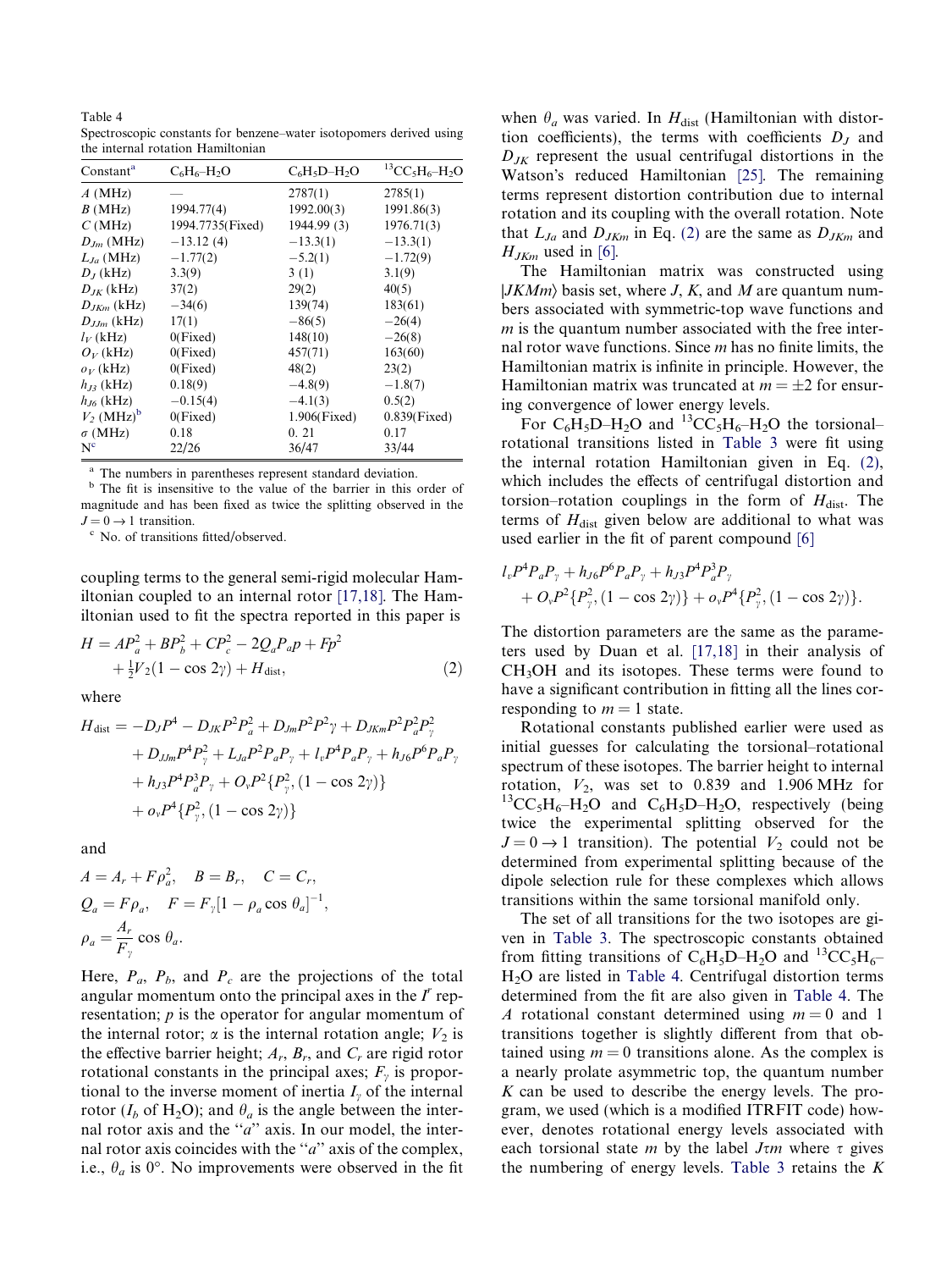<span id="page-5-0"></span>labels for transitions following Eq. [\(1\)](#page-0-0) for simplifying comparisons between the various isotopomers. The fits for  ${}^{13}CC_5H_6-H_2O$  and  $C_6H_5D-H_2O$  are qualitatively similar to that of the parent isotopomer for all  $J'' \rightarrow J' = 0 \rightarrow 1$ ,  $1 \rightarrow 2$ , and  $2 \rightarrow 3$  transitions. However, for the  $3 \rightarrow 4$  transitions the transition frequencies for  $K = 1$  and 2 could be fit for the parent symmetric top satisfactorily, but not so for the mono-substituted asymmetric tops. For both  ${}^{13}CC_5H_6-H_2O$  and  $C_6H_5D-H_2O$ , instead of the two doublets, three lines which are approximately equally spaced have been observed. This could be due to some local perturbations of the corresponding energy levels that are not accounted for in this model. A closer inspection of [Fig. 1](#page-1-0) clearly highlights this possibility. The K levels for the  $m = 1$  state are split for the symmetric  $C_6H_6-H_2O$  and the slightly asymmetric  ${}^{13}CC_5H_6-H_2O$  and  $C_6H_5D-H_2O$  complexes due to the  $L_{Ja}$  term in the Hamiltonian (Eq. [\(2\)](#page-4-0)). However, there is degeneracy in the energy levels of  $C_6H_6-H_2O$ , as the energy depends only on the product Km. This degeneracy is lifted in the  $m = 1$  state for the slightly asymmetric  ${}^{13}CC_5H_6-H_2O$  and  $C_6H_5D-H_2O$  complexes, and these levels are split. This splitting is due to the asymmetry and the effective  $V_2$  term introduced in the potential. It appears that for the  $mK = +1$  and  $+2$  levels, these two splittings become comparable leading to the observation of three instead of four transitions.

From the experimental spectra, it is clear that the splitting due to the asymmetry and the effective potential increases as  $mK$  increases from  $-J$  to  $+J$ . However, our model Hamiltonian does not show this. The energy levels for the  $J = 3$  and 4, and  $m = 1$  are shown in Fig. 2. Due to the scale used, the energy levels appear closer than they actually are. For clarity, the actual energies of all the states are given in [Table 5](#page-6-0), as well. As it is clear from Fig. 2 and [Table 5,](#page-6-0) the model Hamiltonian leads to a splitting that dramatically decreases as  $|mK|$  increases from 0 to J. Clearly, the effective potential should increase with  $J^2Km$ . With that in mind, a term having the canonical form  $P^2\{P_aP_v, (1-\cos 3\gamma)\}\$  was introduced in the Hamiltonian for fitting the spectra. With this, we tried to include  $K = +1$  and  $+2$  lines in the fit, but the rms deviation increased to several MHz. It is likely that the perturbation is from some low frequency intermolecular modes that we have not considered. These energy levels start at  $15 \text{ cm}^{-1}$ . Experimental observations of low frequency intermolecular vibrational modes may help in resolving all the complexities of the rotational spectra of this important class of dimers.

#### 3. Conclusion

The recently derived vibrational–rotational–torsional Hamiltonian by Duan et al. has been used to identify and fit the  $m = 1$  lines of the symmetric  $C_6H_6-H_2O$  complex and its mono-substituted asymmetric isotopomers. With this approach, the  $m = 1$  spectrum of the monosubstituted asymmetric dimers could be fitted as successfully as that of the parent symmetric dimer. In addition, previous assignments of  $m = 0$  lines of <sup>13</sup>CC<sub>5</sub>H<sub>6</sub>–H<sub>2</sub>O and  ${}^{13}CC_5H_6-D_2O$  have been corrected. This has resulted in the determination of the C rotational constant for the <sup>13</sup>CC<sub>5</sub>H<sub>6</sub>, which is effectively the same as the A rotational constant of the complex. Rotational and



Fig. 2. Energy level diagram for the  $m = 1$  levels of <sup>13</sup>CC<sub>5</sub>H<sub>6</sub>–H<sub>2</sub>O. The model Hamiltonian shows a splitting in |K| levels that decrease as |K| increases from 0 to J and the experiment shows that, this splitting increases as K increases from  $-J$  to  $+J$ . According to the experimental spectrum observed, the splitting of the K due to the effective potential,  $V_2$ , and asymmetry becomes comparable to the splitting in energy level. Due to the scale used, the energy levels appear closer than they actually are. See [Table 5](#page-6-0) for the calculated energies.